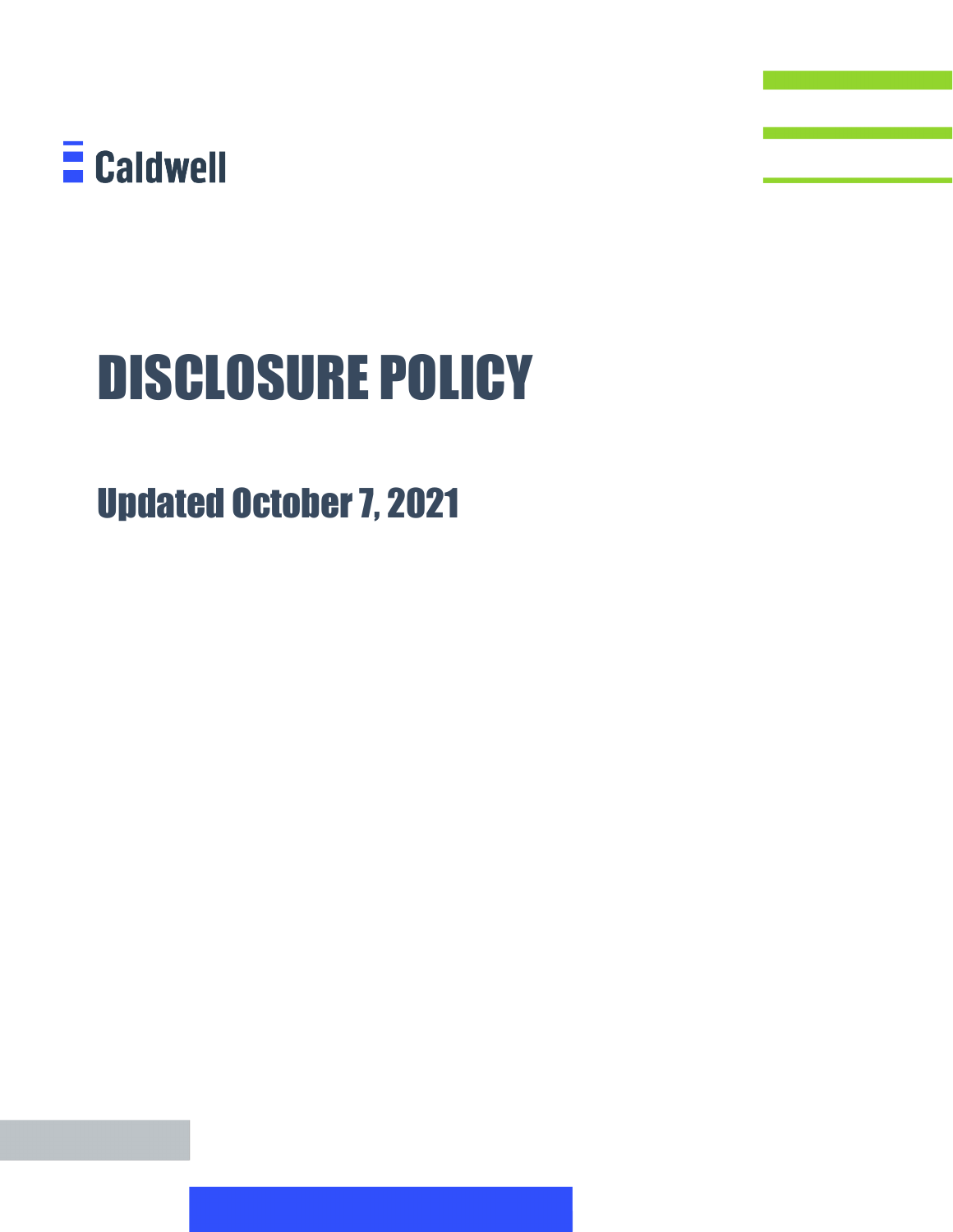## Public Disclosure Guidelines

### Compliance with Law

- 1. The Caldwell Partners International Inc.'s Public Disclosure Guidelines are based on the requirements of The Toronto Stock Exchange (the "**TSX**") and the Canadian jurisdictions in which The Caldwell Partners International Inc. ("**Caldwell Partners**") is a reporting issuer. Caldwell Partners is also guided by National Policy 51-201 Disclosure Standards, which was adopted on July 12, 2002 by the Canadian Securities Administrators, and the securities law amendments contained in Ontario Bill 198. NP 51-201 provides "guidance" and encourages a flexible and sensible adoption of its principles.
- 2. Caldwell Partners and its operating companies, and their respective directors, officers and employees, will at all times comply with applicable laws and stock exchange policies concerning the disclosure of material information relating to them.

These disclosure guidelines are an integral part of the disclosure controls and procedures designed by the Caldwell Partners Compliance Committee. Disclosure controls and procedures are designed to ensure that information required to be disclosed in Caldwell Partners' periodic reports filed with applicable securities commissions (the "**Commissions**") is recorded, processed, summarized, and reported in a timely fashion. The disclosure guidelines provide a reference guide and promote awareness among all directors, officers, employees of Caldwell Partners' disclosure policies and practices. Disclosure controls include the procedures necessary to make sure that all required material information - not just financial information - is accurately recorded and reported to the public and the Commissions.

#### General Principles

- 3. Typically, applicable laws and policies require that mandated periodic public filings and mailings to shareholders, such as annual and quarterly financial statements, annual information forms and proxy circulars, be complete and accurate.
- 4. The rules also require that "continuous disclosure" be made of material information and material changes. The underlying principles of continuous disclosure rules are that:
	- − timely disclosure be made of all material information; and
	- − all shareholders be treated equally with respect to such disclosure.
- 5. NP 51-201 states that:

"It is fundamental that everyone investing in securities have equal access to information that may affect their investment decisions ... Selective disclosure occurs when a company discloses material non-public information to one or more individuals or companies and not broadly to the investing public."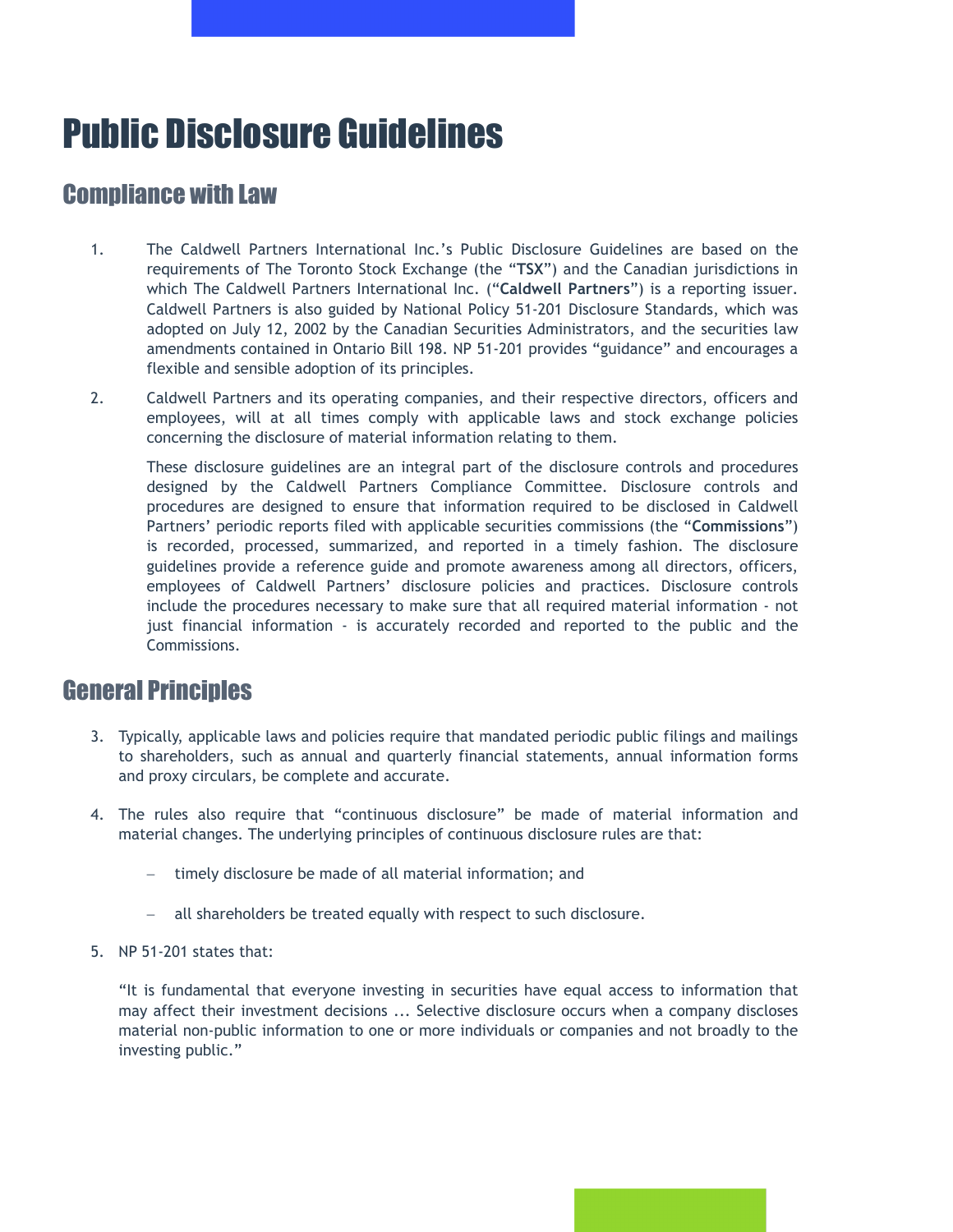#### What has to be Disclosed?

6. The continuous disclosure rules relate to "material information" and "material changes" for Caldwell Partners.

The TSX's definition of material information is:

"any information relating to the business and affairs of a company that results in or would reasonably be expected to result in a significant change in the market price or value of any of the company's listed securities.

Material information consists of both material facts and material changes relating to the business and affairs of a listed company."

The TSX definition is broader than, but must be read in conjunction with, the Ontario Securities Act definition of a material change when used in relation to an issuer other than an investment fund:

(i) "a change in the business, operations or capital of the issuer that would reasonably be expected to have a significant effect on the market price or value of any of the securities of the issuer, or (ii) a decision to implement a change referred to in subclause (i) made by the board of directors of the issuer or by senior management of the issuer who believe that confirmation of the decision by the board of directors is probable."

Central to these definitions is the difficult subjective assessment about how the market price of Caldwell Partners' (or any public operating company's) securities would be affected by the release of the information. Where that assessment is difficult, it is important to err on the side of making public disclosure, since any ex post change in market price could be used as evidence that a piece of information was in fact material, no matter how carefully considered was the prior conclusion to the contrary.

- 7. Generally, no employee, director, officer, worker or management individual should share or disclose information about Caldwell Partners or its operating companies (other than in the necessary course of business) without first determining whether it is material information. If it is, then disclosure must be made in accordance with these guidelines.
- 8. When a management individual, director or officer comes into possession of significant information or becomes aware of the significance of information previously known, he or she must become satisfied as to whether it is material information. If it is, then disclosure must be made in accordance with these guidelines.
- 9. Where there is any doubt as to whether information is material, one or both of the CEO or CFO should be consulted. They may decide to seek the advice of outside counsel and/or the Market Surveillance Division of the TSX, which offers consultation on the matter.
- 10. Appendix 1 provides more detailed guidelines to determine what items or events should be considered and/or reported to Caldwell Partners for the purposes of ensuring that Caldwell Partners meets it disclosure requirements. As well, continuous disclosure items reported to Caldwell Partners, including quarterly and annual information, press releases and other disclosure materials on the operating company to be included in Caldwell Partners public documents, must have been subject to an appropriate level of review by management. Appendix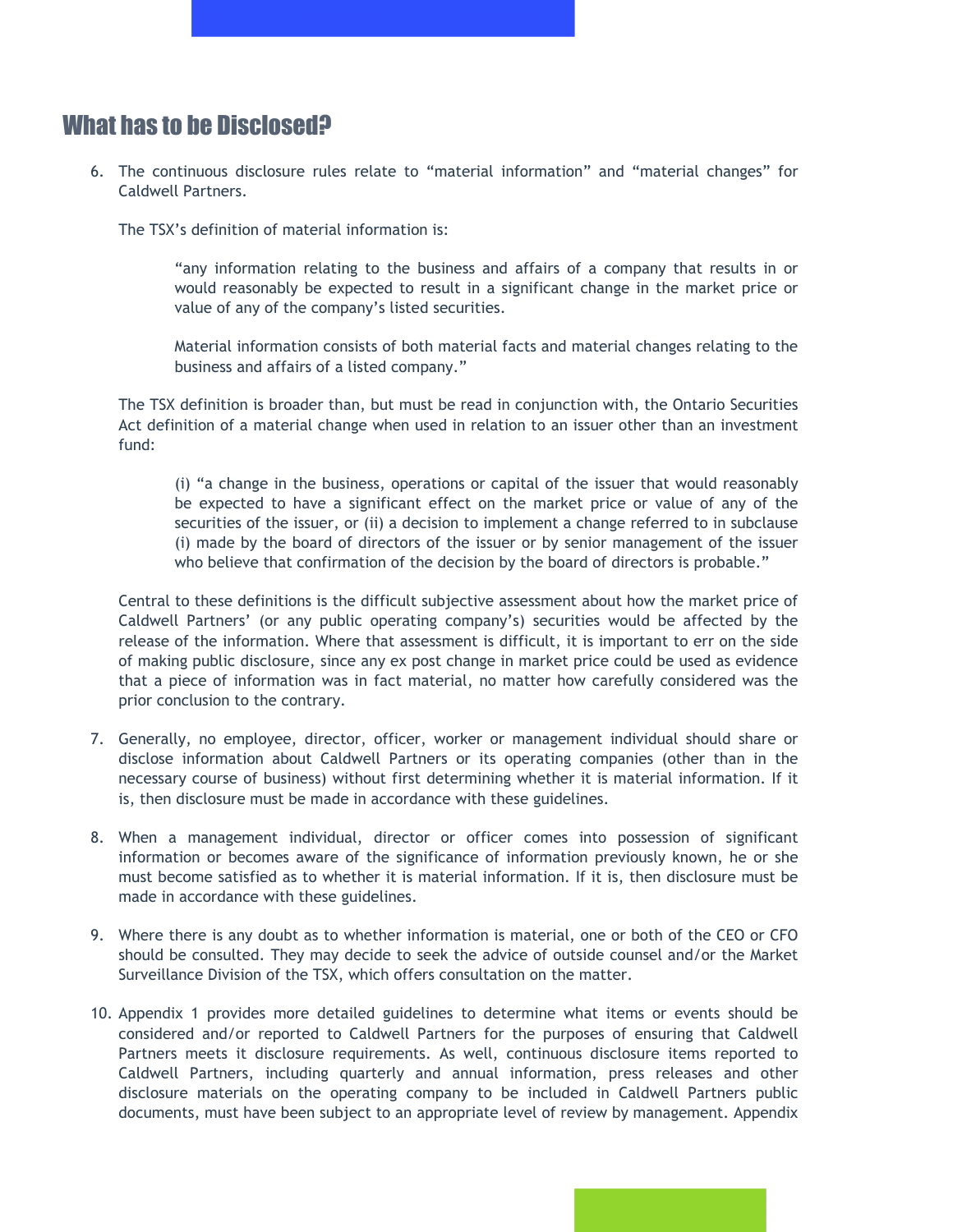2 provides a sample agenda for the Committee. The Committee would be composed of the CEO, CFO and other direct reports as deemed appropriate so as to adequately cover the nature of disclosure items to be reviewed.

#### When Must Disclosure be Made?

- 11. The TSX and securities regulators require Caldwell Partners to disclose material information immediately upon the information becoming known to management, or in the case of information that was previously known, upon it becoming apparent to management that the information is material. For changes that Caldwell Partners initiates, the disclosure obligation arises once the decision has been made to implement it.
- 12. It is the responsibility of the management individual(s) associated with any particular material change or material information to ensure that disclosure is made promptly as required by applicable law.
- 13. See the comments on "Inadvertent Disclosure" below.
- 14. There are provisions for permitting delayed disclosure in very limited circumstances in which the undue detriment to the issuer of immediate disclosure outweighs the general benefit to the market. A confidential filing must be made to the securities regulatory authorities, the TSX and Investment Industry Regulatory Organization ("**IIROC**"), and renewed every 10 days until public disclosure is made. Confidential disclosure heightens the company's potential liability for tipping and insider trading. In such circumstances, Caldwell Partners is under a duty to take precautions to keep such information completely confidential.

#### How Must Disclosure be Made?

- 15. The Ontario Securities Act specifically requires that a press release be issued forthwith after a material change occurs, that it be authorized by a Chair, Vice-Chair, President, Chief Executive Officer, Chief Operating Officer, Chief Financial Officer, Vice-President in charge of a principal business unit, division or function including sales, finance or production, or an individual who is performing a policy-making function in respect of Caldwell Partners, and that it disclose the nature and substance of the material change. Generally speaking, disclosure of all material information must be made at least by press release, supplemented by a posting on Caldwell Partners' website, and in the discretion of the responsible management individual, by any other concurrent or subsequent means. The press release should contain sufficient detail to enable the media and investors to understand the substance and import of the change. Consistency of approach is important. Material change reports must be filed with the prescribed fees (if applicable) as soon as practicable and in any event, within 10 days of the date on which the change occurred. TSX-listed companies must ensure that their press releases that disclose material information are pre-approved by Market Surveillance/IIROC. Following dissemination, press releases must be filed on SEDAR.
- 16. Disclosure through a press conference or conference call may constitute general disclosure if: (i) members of the public may attend or listen in person, by telephone, the internet or other electronic transmission; (ii) appropriate notice of the conference or call is given by a broadly disseminated news release; (iii) the notice gives the date and time of the conference or call and access details, and a general description of what is to be discussed; and (iv) the notice indicates how long replays will be available over the corporate website.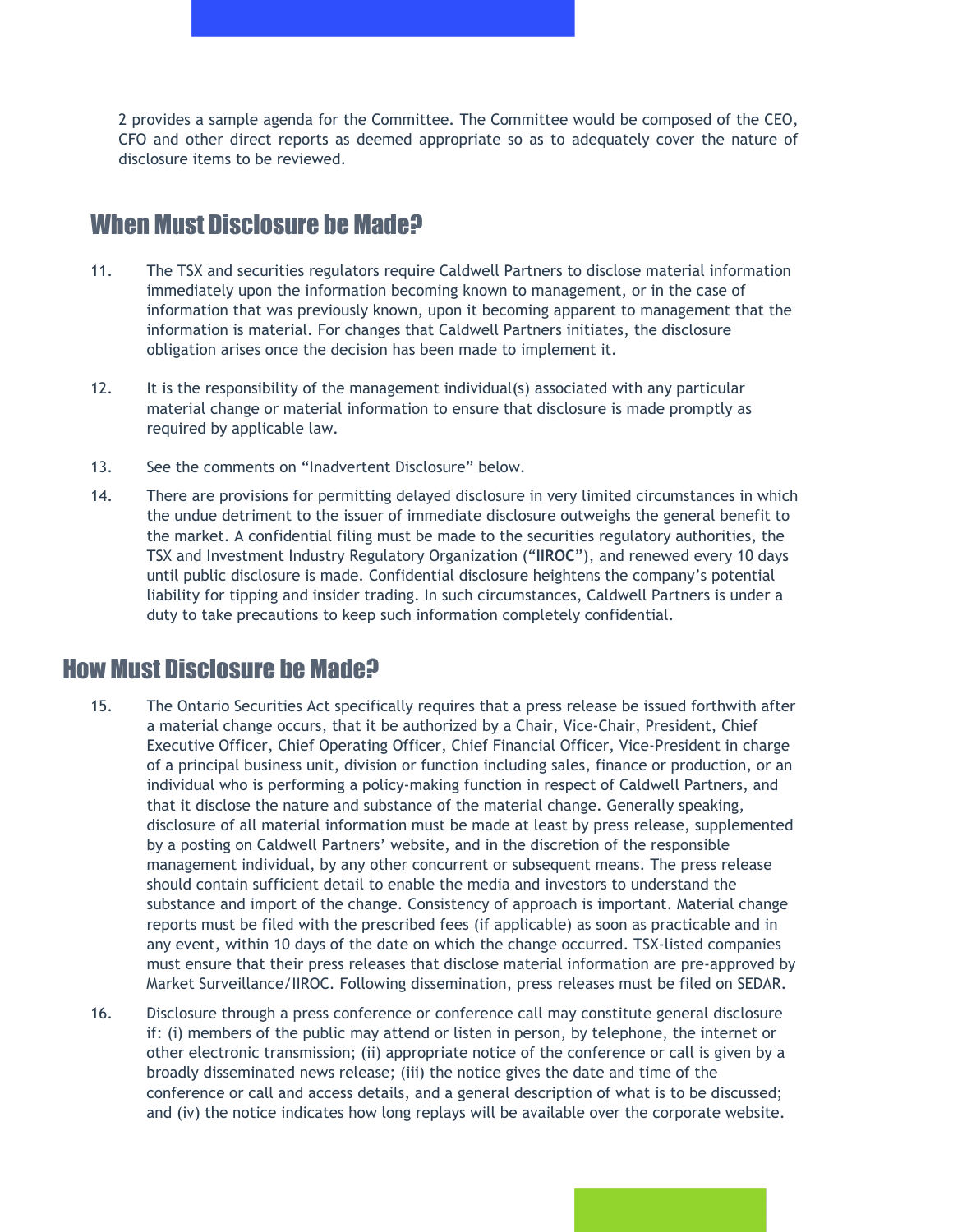Generally speaking, Caldwell Partners companies should issue a press release containing the material information to be disclosed in a conference or call.

- 17. Caldwell Partners uses the Investor section of its public website to facilitate dissemination of material information of interest to investors, including current and historical material press releases. However, disclosure on the website of Caldwell Partners alone does not constitute adequate disclosure of material information.
- 18. The underlying principle is that disclosure must be broadly disseminated to the public "in a manner calculated to effectively reach the market place," and not made selectively. General disclosure is not complete until "public investors have been given a reasonable amount of time to analyze the information". There is no fixed definition of what is a "reasonable amount of time". For a well-followed stock, it may be less than one full trading day, unless complexity in the information or its context suggests that more than a trading day is required for the market to have understood the substance and import of the announcement.
- 19. It is an offence under the Ontario Securities Act for Caldwell Partners or its directors, officers or employees (or directors or senior officers of significant operating companies) to disclose material facts or material changes to anyone prior to public disclosure, except in the necessary course of business. This is to ensure everyone in the market has equal access to and opportunity to act on, material information about a company. Efforts will be made to limit access to undisclosed material information to only those who need to know the information and such persons will be advised that the information is to be kept confidential.
- 20. Where disclosure is being made of information regarding Caldwell Partners and its operating companies, whether required by law or not, it is the responsibility of the individual(s) making disclosure to ensure that it is done in accordance with applicable law and stock exchange policies.

#### Disclosure in the Necessary Course of Business

21. Applicable regulations permit a company to make a selective disclosure if it is doing so in the "necessary course of business".

"The 'necessary course of business' exception exists so as not to unduly interfere with a company's ordinary business activities. For example, the 'necessary course of business' exception would generally cover communications with:

- a. vendors, suppliers, or strategic partners on issues such as research and development, sales and marketing, and supply contracts;
- b. employees, officers, and board members;
- c. lenders, legal counsel, auditors, underwriters, financial and other professional advisors to the company;
- d. parties to negotiations;
- e. labour unions and industry associations;
- f. government agencies and non-governmental regulators; and
- g. credit rating agencies (provided that the information is disclosed for the purpose of assisting the agency to formulate a credit rating and the agency's ratings generally are or will be publicly available)."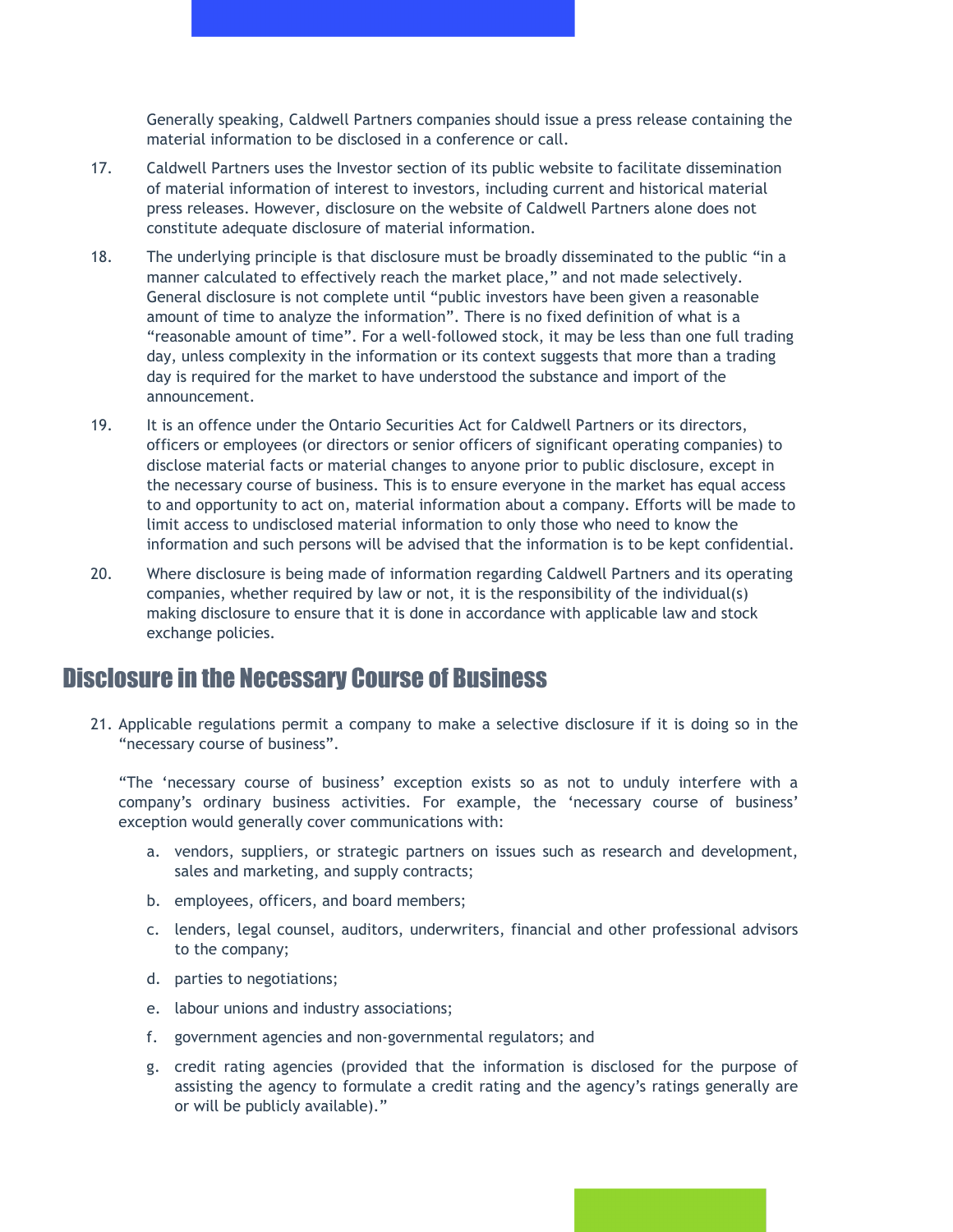22. Regulators have made it clear that the "necessary course of business" exception would not generally permit a company to make selective disclosure of material information to the media, an analyst (unless he or she is "brought over the wall" to advise on a specific transaction), institutional investor or other market professional. The exception generally does cover disclosures to potential lenders or private placement investors, and in connection with mergers and acquisitions. However, the disclosing company "should make sure those receiving the information understand that they cannot pass the information to anyone else (other than in the necessary course of business), or trade on the information, until it has been generally disclose:

#### Awareness of Guidelines

- 23. Every individual who is authorized in accordance with these guidelines to make disclosure or to make contact with media, shareholders or analysts (orally or in writing) should be familiar with and understand these guidelines. When in doubt, advice may be sought from the CEO or COFO who may at their discretion discuss with outside legal counsel. Caldwell Partners will make this policy widely available to its employees, directors and officers that each of them has received and understands these guidelines.
- 24. Any director, officer or employee of Caldwell Partners privy to undisclosed material information concerning Caldwell Partners or the relevant operating company is prohibited from communicating such information to anyone else, unless required in the course of business and as part of the fulfillment of his or her duties.
- 25. Outside parties, such as independent contractors, made privy to undisclosed material information concerning the company or an operating company should be advised that they must not divulge such information to anyone else other than in the necessary course of business.
- 26. None of the individuals referred to in items 23 may trade in securities of Caldwell Partners or their relevant operating company until a reasonable time after the information in question is publicly disclosed.

### Limited Number of Authorized Spokespeople

- 27. To minimize the risk of unauthorized or inconsistent disclosure, no individual should speak with the media concerning Caldwell Partners except (i) as authorized by the CEO or CFO or (ii) in response to media calls relating to a press release that has been issued and that mentions that individual as a contact person.
- 28. No individual should speak with analysts or Caldwell Partners shareholders regarding Caldwell Partners except individuals authorized by the CEO or CFO. Authorizations referred to in these guidelines may relate generally to a particular transaction or may be circumscribed.

#### Inadvertent Disclosure

29. If material non-public information is disclosed, inadvertently or otherwise, in a manner that is selective or does not comply with applicable law and stock exchange policies, Caldwell Partners (or the relevant operating company) should take immediate steps to issue a press release to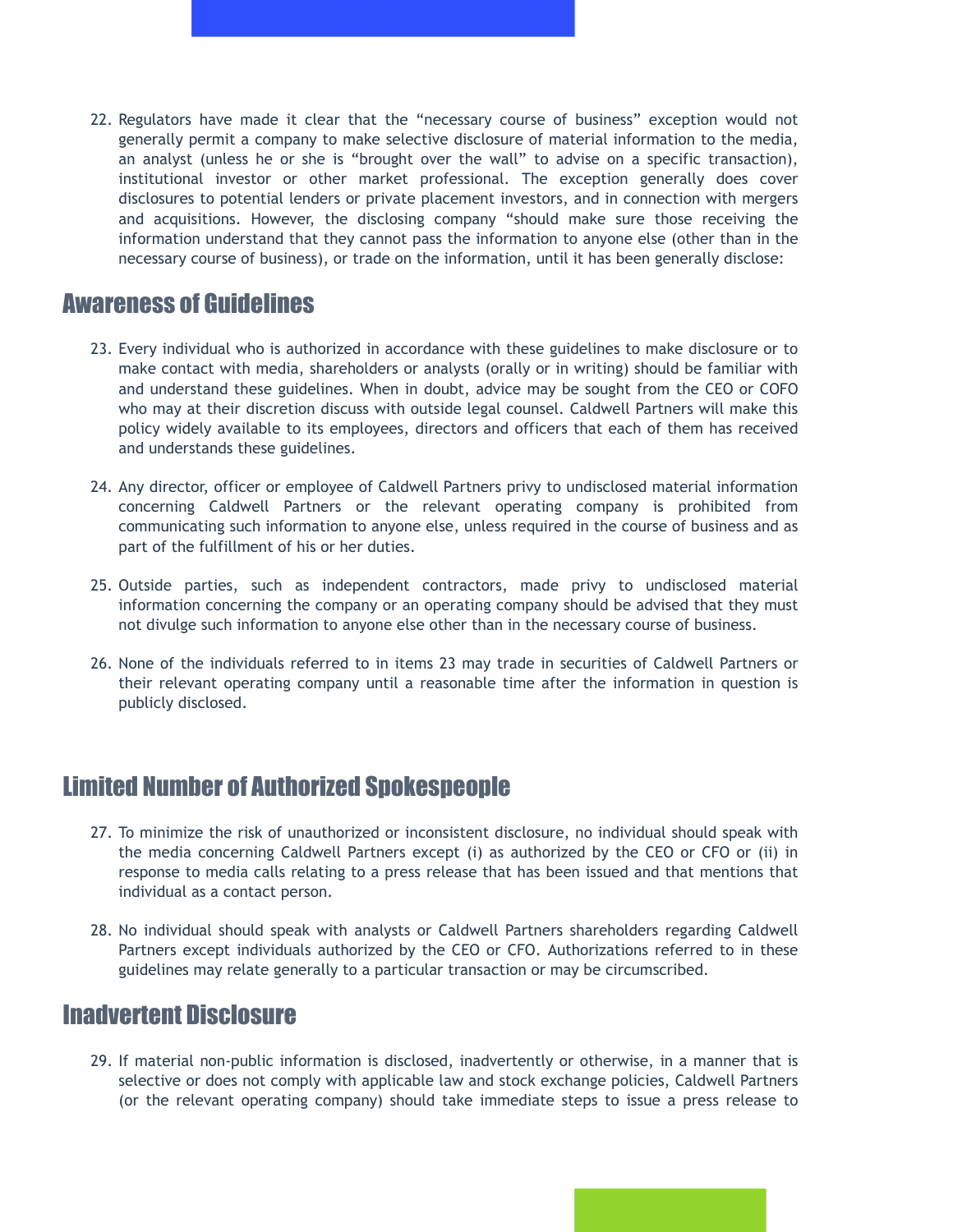ensure broad public disclosure of the material information. If the selective disclosure occurs during a trading day, the relevant stock exchanges should be contacted with a request to halt trading pending the public release. Those to whom selective disclosure has been made should be contacted and told that the information is material and that it has yet to be generally disclosed.

- 30. Where inadvertent or inappropriate disclosure of confidential information has occurred with respect to information that was not otherwise at an appropriate stage for disclosure, a press release should forthwith be issued containing the nature and substance of the prematurely leaked information.
- 31. There is no safe harbour permitting correction of unintentional selective disclosure, so such situations must be avoided. In any administrative proceedings, the regulators will consider mitigating factors, including compliance with these guidelines.

#### Analyst and Shareholder Meetings and Industry Conferences

- 32. No individual should hold substantive conversations with an analyst, investor, market professionals or media representative in the three weeks prior to an earnings release, except in conditions that ensure concurrent broad public dissemination of the substance of the conversation.
- 33. It will not usually be appropriate to institute a similar quiet period practice when material transactions or changes are being developed but where public disclosure would be premature. Instituting a "quiet period" practice in these circumstances may prematurely alert certain market participants of possible or pending material information. Instead, the individuals involved should exercise heightened awareness of the need to avoid selectively disclosing material information or making misleading statements.

#### Response to Rumours

- 34. Caldwell Partners does not comment on market rumours unless required to do so under applicable securities laws or exchange policies. Authorized spokespersons must respond to rumours on this basis. Any exception should be discussed in advance with outside counsel. Should a stock exchange or securities regulatory authority request that Caldwell Partners make a definitive statement in response to a market rumour that is causing significant volatility in securities of Caldwell Partners or such subsidiary, the CEO, COFO and/or outside counsel should be consulted and must approve the content of any such statement.
- 35. If the rumour is found to be both valid and material, in whole or in part, this information must be reported immediately to the CEO, COO and or COFO and a press release must be issued immediately with respect to the relevant material information.
- 36. Individuals may review draft analyst reports and comments but only to point out publicly disclosed factual information or non-material information or to identify factual statements that are inaccurate or misleading -- by reference to publicly available information. No material information shall be disclosed in this process, unless it is simultaneously done in a manner that ensures broad public dissemination.
- 37. Individuals should not comment on forecasts, projections or estimates of future performance or results, whether relating to operations, financial performance, management, capital issues, or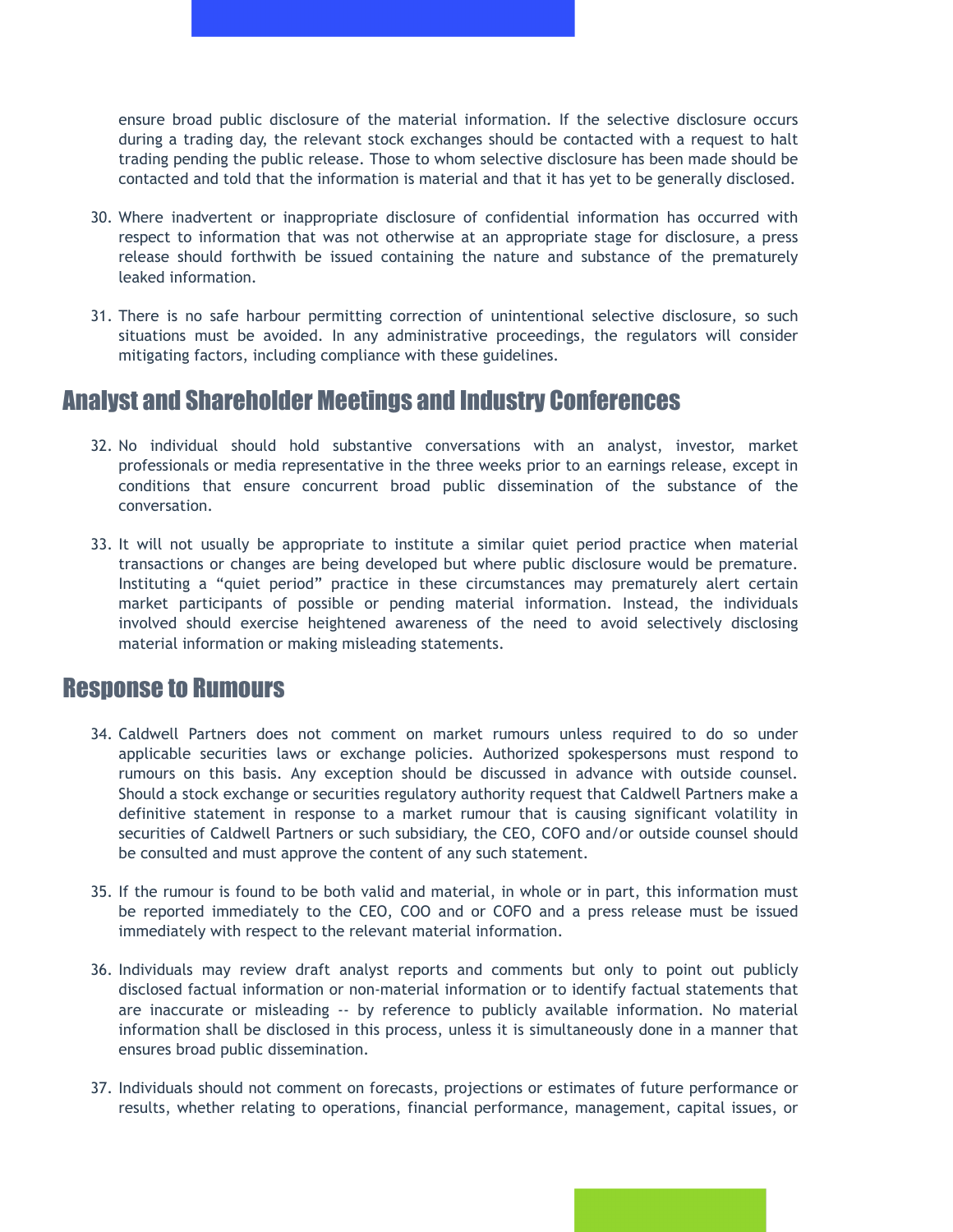other matters, unless there has been broad public dissemination of such comments, forecasts, projections or estimates by Caldwell Partners (or the relevant operating company). Nor should there be selective disclosure of actual financial information, such as sales or profit figures, prior to general disclosure. The securities regulators have stated that a "company takes on a high degree of risk of violating securities legislation if it selectively confirms that an analyst's estimate is 'on target' or that an analyst's estimate is 'too high' or 'too low', whether directly or indirectly through implied 'guidance'."

38. It can be helpful to point out to analysts and institutional investors that they face potential liability as "tippees" and that they have been advised by regulators to adopt internal procedures to avoid receiving non-public material information.

#### Chat Rooms, Bulletin Boards and E-mails

39. Do not participate in, host or link to chat rooms or bulletin boards as an identified employee. Employees, officers and directors are prohibited from discussing corporate matters in these forums. This will help to protect Caldwell Partners from the liability that could arise from the well-intentioned, but sporadic, efforts of employees to correct rumours or defend the company. Caldwell Partners' employees, officers and directors must report to the CEO or COFO any discussion pertaining to Caldwell Partners which they find on the Internet. Since Caldwell Partners' web site allows viewers to send us e-mail messages, all employees, officers and directors must remember the risk of selective disclosure when responding

#### Prior Review of Written Disclosure

40. Press releases, securities filings, mailings to shareholders, postings on the website and similar written material and electronic communications intended for public release (excluding marketing information, advertising and other information made public in the ordinary course of operations) should be reviewed prior to release by the CEO and the Board of Directors.

#### Quiet Periods and Blackout Periods

- 41. No individual should hold substantive conversations with an analyst, investor, market professional or media representative from the end of a quarter through the related earnings release, except in conditions that ensure concurrent broad public dissemination of the substance of the conversation.
- 42. Communications with analysts, investors, market professionals or the media during this period should be limited to responding to inquiries about publicly available or non-material information.
- 43. Observe Caldwell Partners' "blackout period" relating to trading by senior officers and directors as set forth in the Insider Trading Policy.

#### Forward Disclosure

44. Any general disclosure of financial outlooks or other forecast information made orally or in writing, should, at a minimum, contain: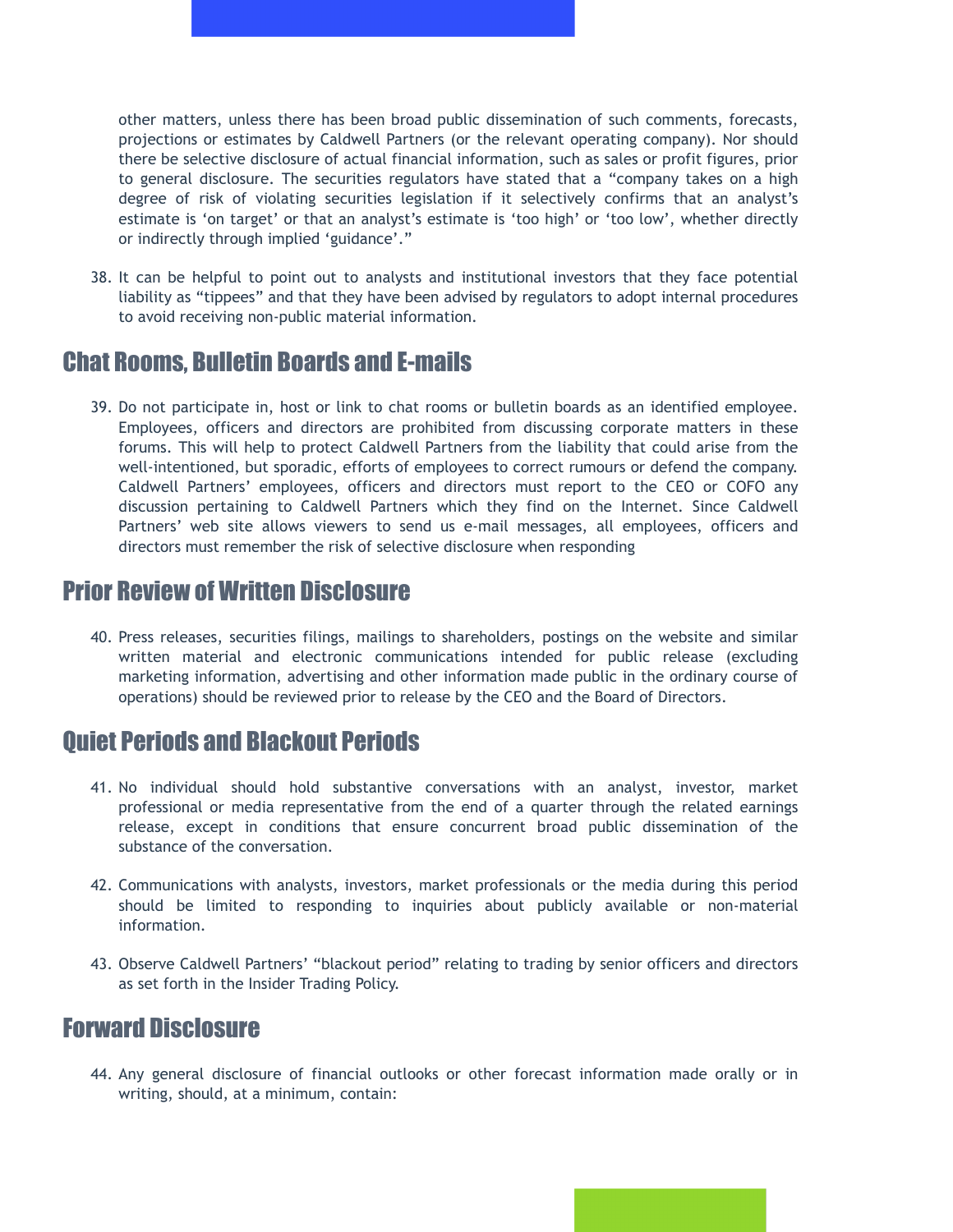- a) a statement that the information is forward looking;
- b) the factors that could cause actual results to differ materially from the forwardlooking statement; and
- c) a statement of the material factors or assumptions that were used in making the forward looking statement.

The warning should be tailored to the actual disclosure, not mere boilerplate, for example, specifying particular risks. The cautionary language should include a warning of risk that circumstances beyond Caldwell Partners' control could change materially and alter expected results.

45. Disclosure of forward-looking information may involve a duty to update it for changes to outlooks on a timely basis. As a general rule, Caldwell Partners companies should not disclose forward-looking information other than in the necessary course of business as addressed above. Exceptions should be discussed with the CEO, COFO, and/or outside legal counsel.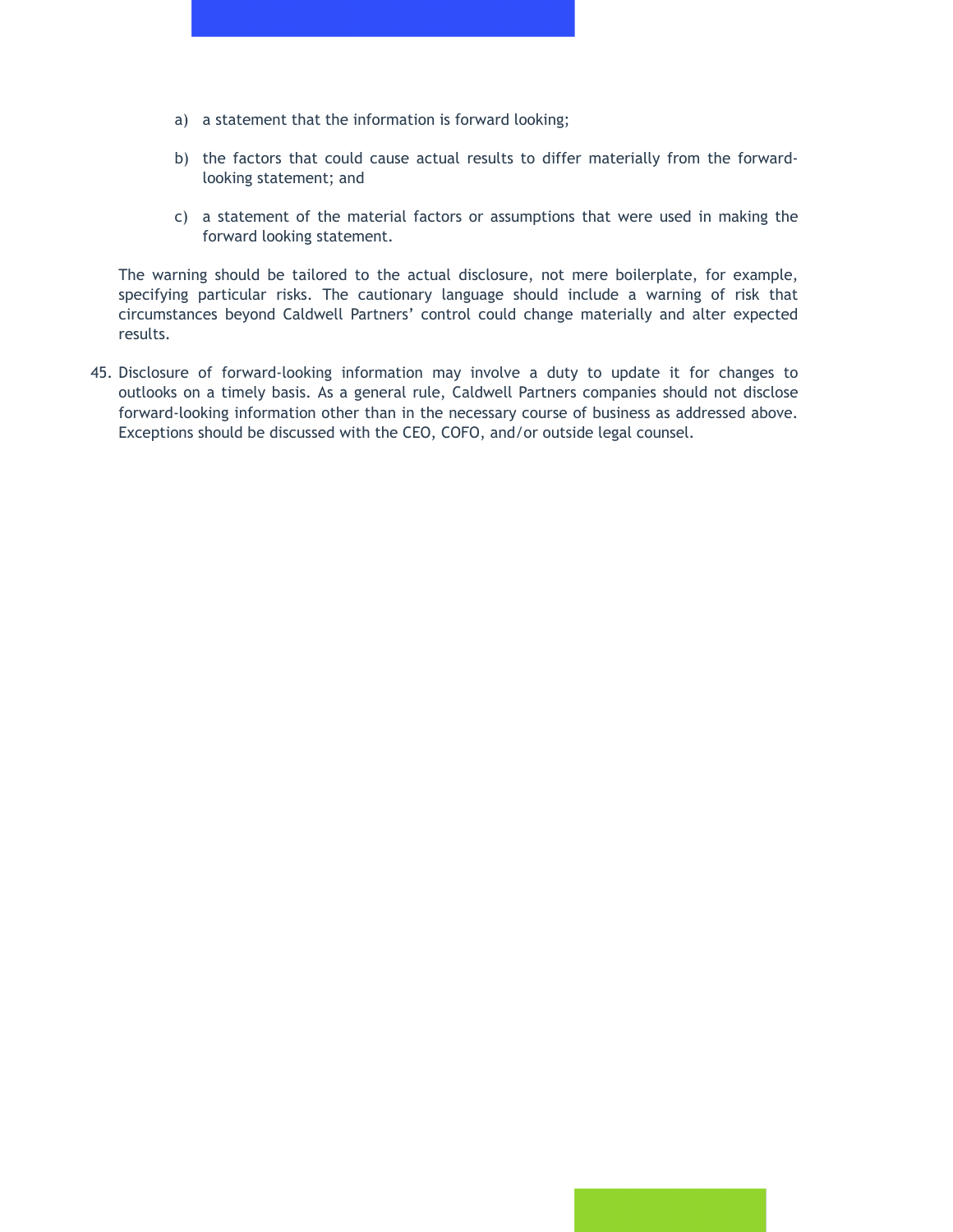### APPENDIX 1

#### DISCLOSURE CONTROLS & PROCEDURES GUIDELINES

These guidelines are designed to provide operating companies or business units with guidance as to what items or events should be considered and/or reported to designated senior corporate management for the purposes of meeting disclosure requirements, and sets out the general requirements for operating companies to have processes in place to ensure adequate disclosure.

1. The company must have a process in place to identify matters that should be considered for disclosure, both financial and non-financial, in Caldwell Partners' financial statements, its MD&A, material change reports and continuous disclosure requirements. The business unit and/or operating company must advise the CEO or COFO of Caldwell Partners of these matters on a timely basis. It is not sufficient to advise any other individuals at Caldwell Partners.

Note: Please refer to the most recent Caldwell Partners annual filings and the most recent Caldwell Partners interim filings filed with the Commissions as sources for guidance as to matters that should be considered for disclosure. Copies can be obtained from the Caldwell Partners, its website at www.caldwellpartners.com or the website of the Canadian Securities Administrators at www.sedar.com.

- 2. The Disclosure Committee must advise the Board of any material changes affecting capital structure including, but not limited to, the following:
	- − the public or private issue of additional securities
	- − issuance of options or warrants
	- planned re-purchases or redemptions of securities
	- − planned splits of shares
	- any proposed share consolidation, share exchange or stock dividend
	- any change in an operating company's dividend payments or policies
	- any material modifications to rights of security holders
	- any proposed reorganizations, amalgamations, mergers, take-over bids, issuer bids, insider bids or potential proxy fight
- 3. The Disclosure Committee must advise the Board as noted above of material issues/problems including, but not limited to, the following:
	- − Internal control problems
	- − System problems
	- − Restatement of results
	- − Insufficient staff or staff turnover in the financial function
	- Delays in obtaining financial information from 3rd parties
- 4. The Disclosure Committee must consult with the Audit Committee regarding any material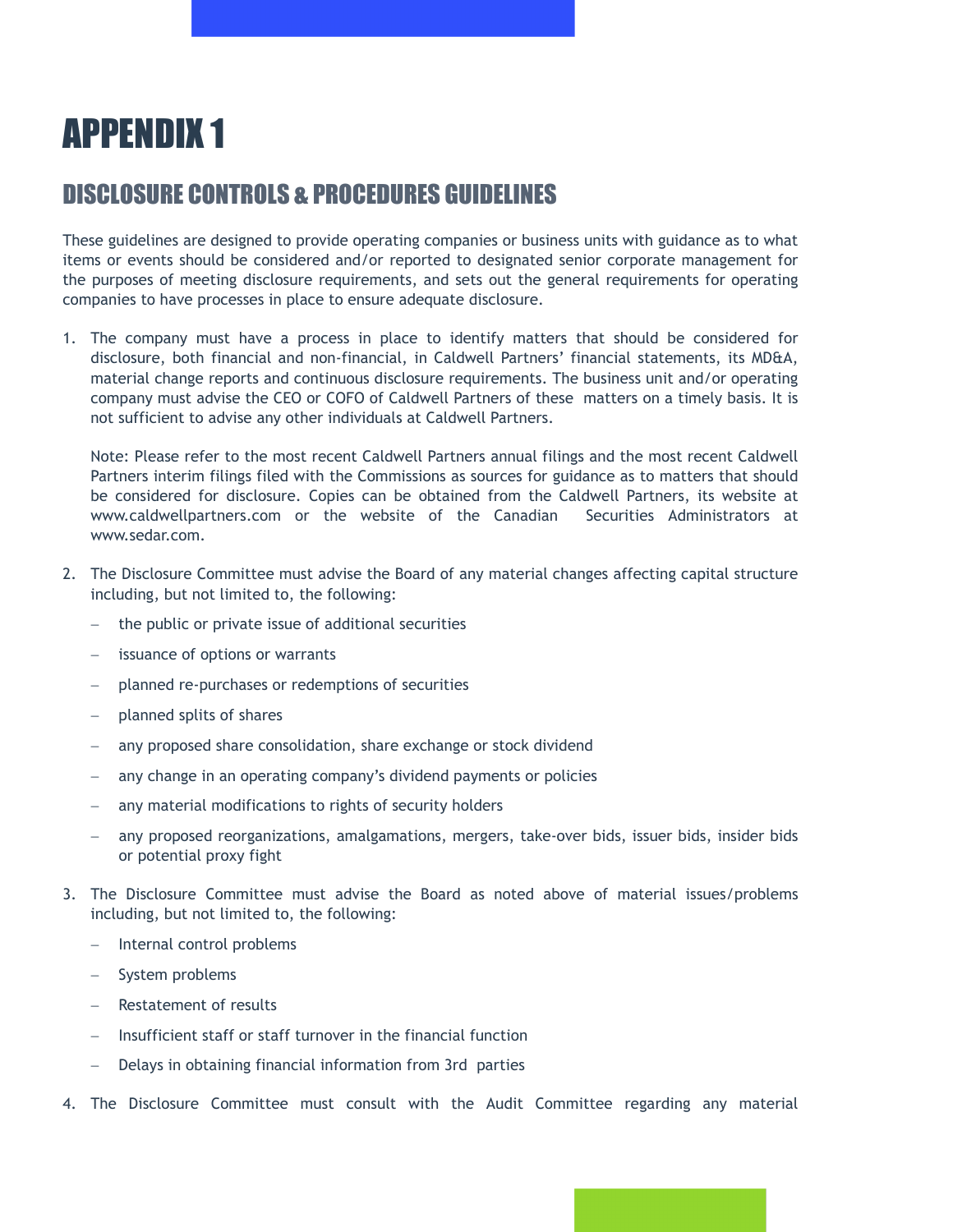transactions impacting the financial statements including, but not limited to, the following:

- Selection of new or changed accounting policies
- any notice that reliance on a prior audit is no longer permissible
- Estimates, judgements and uncertainties
- − Unusual transactions including material acquisitions and dispositions of assets or shares
- − significant new credit or amending credit arrangements
- granting of material new security on assets
- − defaults under debt obligations or planned enforcement procedures by a bank or other creditor
- material new contracts or loss of contracts or business
- − Accounting policies relating to significant statement items (timing of transactions and period in which they are recorded)
- − Revenue recognition
- − Asset valuation and impairment (goodwill, investments)
- − Deferral and amortization costs
- − Restructuring reserves
- − Litigation, regulatory proceedings and contingencies
- − Guarantees and indirect financial obligations
- − Special purpose entities
- − The Audit Committee or Board of Directors must review all press releases which contain financial information prior to publication.
- 5. The Disclosure Committee must identify key business, financial and concentration risks for disclosure in the financial statements including, but not limited to, the following:
	- − Competition
	- − Regulations
	- − Technology
	- − Liquidity
	- − Access to capital or key inputs
	- − Litigation
	- Significant cost or selling price changes
- 6. The Disclosure Committee must consider all material non-financial (non-accounting) matters for discussion and disclosure to Caldwell Partners such as, but not limited to, the following:
	- Security of computer systems and applications
	- Legal matters that could significantly impact the operating company's financial statements
	- − Investigations of suspected violations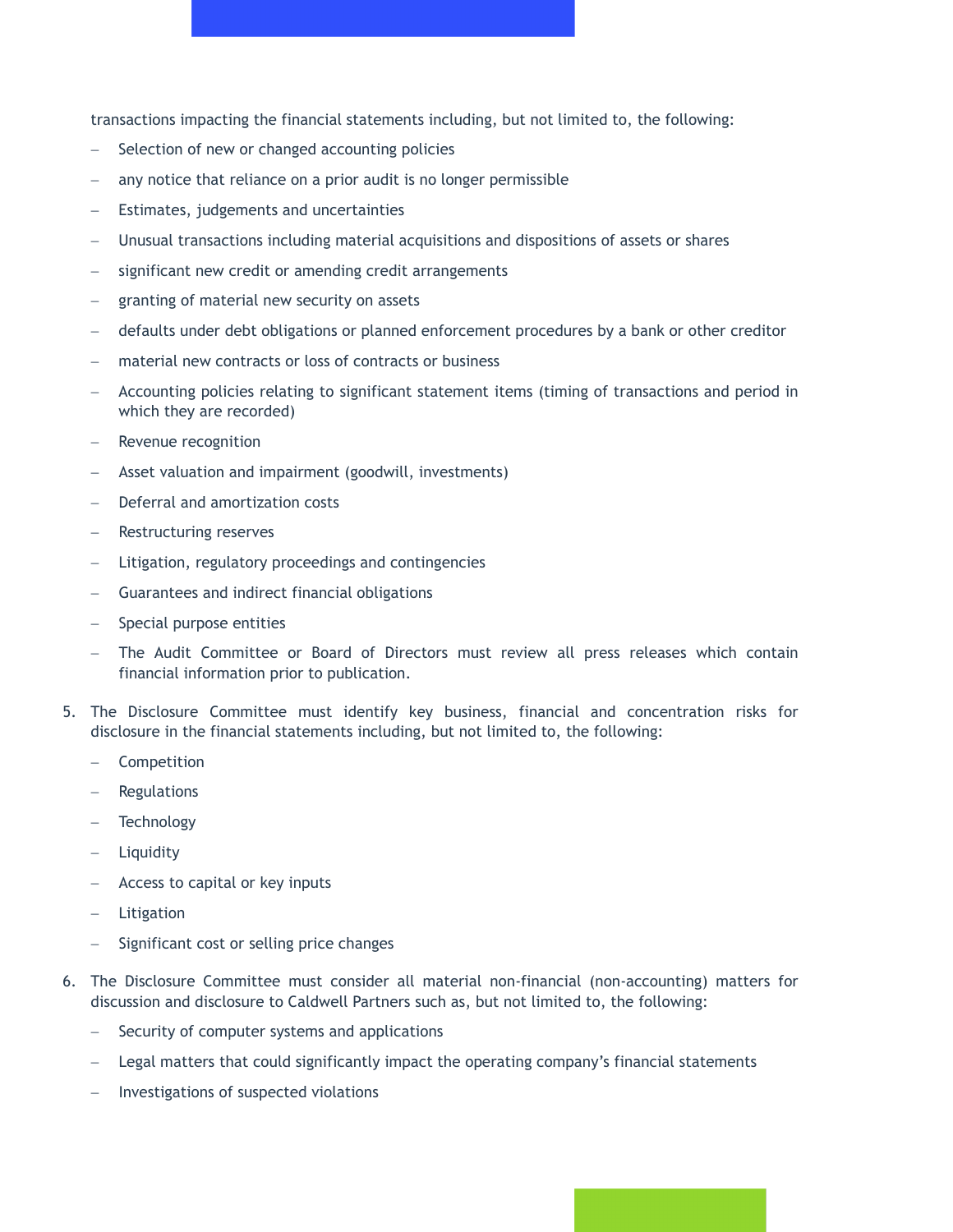- − Significant changes in board, management and major personnel-related risks (e.g., threatened departure of key producers or managers)
- − Discussions with banks or rating agencies giving some clue about future actions that might affect the operating company's financing, cost of borrowing or competitive position
- Potential management actions considered but not yet decided which, if pursued, could have a major impact on the operating company's costs, assets, liabilities or profits (such as potential layoffs or material asset dispositions)
- Entering into or loss of significant contracts or other business arrangements
- Significant developments affecting the operating company's resources, technology, production rates, products or markets
- − Significant disputes with labour, contractors or suppliers
- − Loans to senior management
- − Other related party transactions between the operating company and management
- 7. The Disclosure Committee must have a process in place to ensure any misstatements of financial transactions or alleged fraudulent acts are disclosed to senior management of Caldwell Partners.
- 8. The Disclosure Committee must have a process in place to ensure all regulatory compliance matters are considered and, if material, have been disclosed in the financial statements. Such matters include, but are not limited to, the following:
	- − Effectiveness of system for monitoring compliance
	- − Management's investigation and follow-up on any alleged fraudulent acts or accounting irregularities
	- − Updates from management, general counsel, chief compliance officer and corporate tax regarding compliance
	- − Examinations by regulatory agencies
- 9. The Disclosure Committee must have a process in place to compare reported financial results to comparative prior year results, as well as budgeted and forecasted results, and must have performed an analysis to explain the variances as related to:
	- a significant increase or decrease in near-term earnings prospects
	- − unexpected changes in the financial results for any period
	- − shifts in financial circumstances such as cash-flow reductions, major asset write-offs or writedowns
	- changes in the value or composition of assets
- 10. The standard for disclosure is whether a change (or decision to implement a change) in the business, operations or capital would reasonably be expected to have a significant effect on the market price or value of securities of Caldwell Partners.
- 11. The Disclosure Committee must have a clear understanding regarding compliance with Corporate Codes of Conduct, Privacy Policies and other similar policies applicable to the company.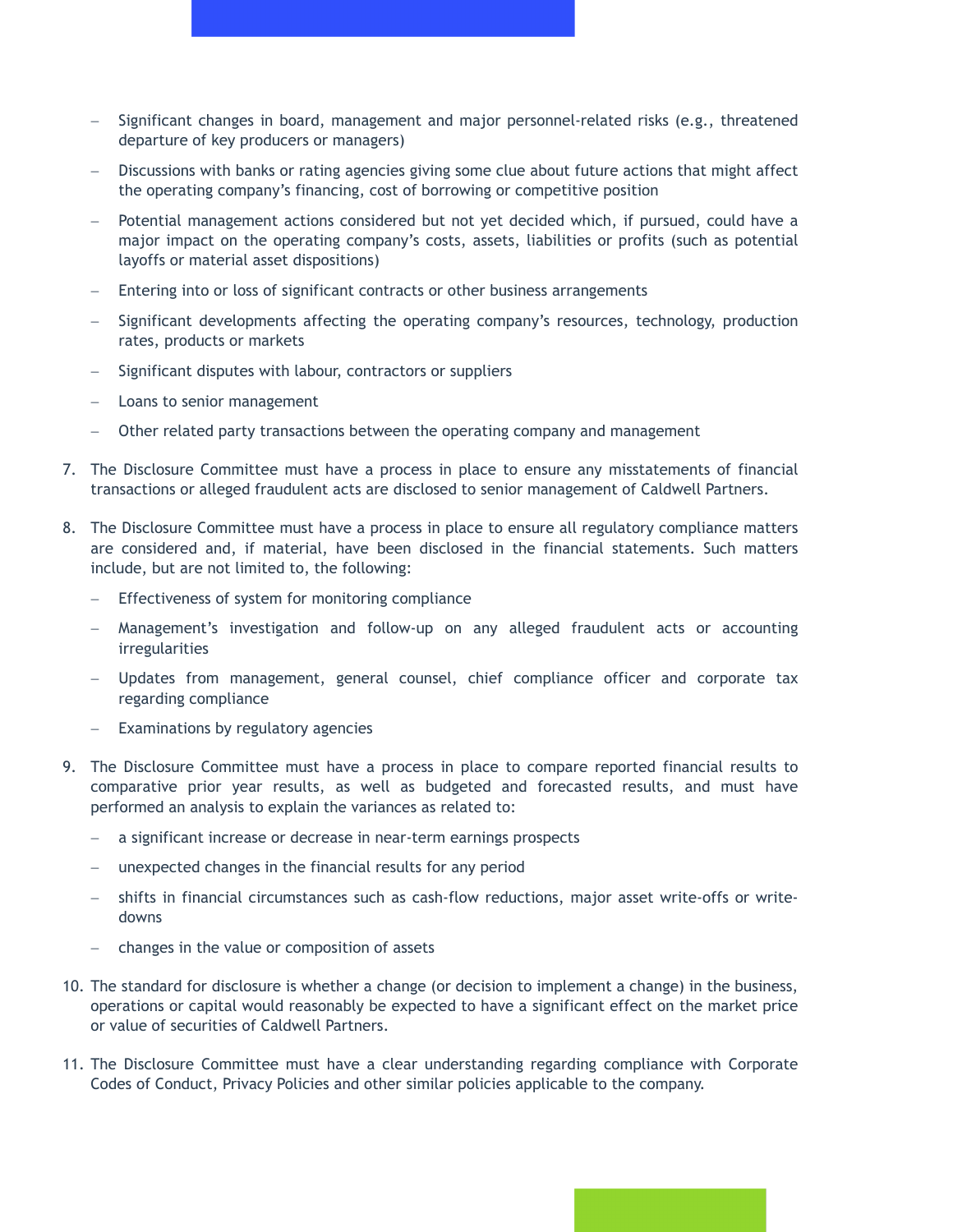### APPENDIX 2

#### SAMPLE DISCLOSURE COMMITTEE AGENDA

#### **Questions Asked to all Members**

- Based on your knowledge and review of the proposed filing document and Caldwell Partners reporting package, are there any untrue statements made in this report or any omission of a material fact?
- Is there any reason why you feel that the financials presented in the proposed filing document and Caldwell Partners reporting package do not fairly present the results of operations or the financial position of the company?
- Are you aware of any significant deficiencies in our internal control processes that could lead to a misstatement of our results?
- Are you aware of any potential fraudulent activities, accounting irregularities or other unusual matters that should be reported?
- Were there any changes in our accounting (or other non-accounting business) practices that would need to be disclosed?
- Were there any material findings as a result of:
	- − Internal audits
	- External audits
	- Balance sheet reviews
	- − Representation letters
	- Site visits
	- − Other internal control activities that either should be disclosed or would cause concern as to the possibility of a misstatement of our results?
- Are there any significant activities in the following areas that you feel are not being adequately disclosed:
	- − Taxes
	- Pension
	- − Legal
	- − Insurance
	- − Revenue recognition
	- Debt covenants